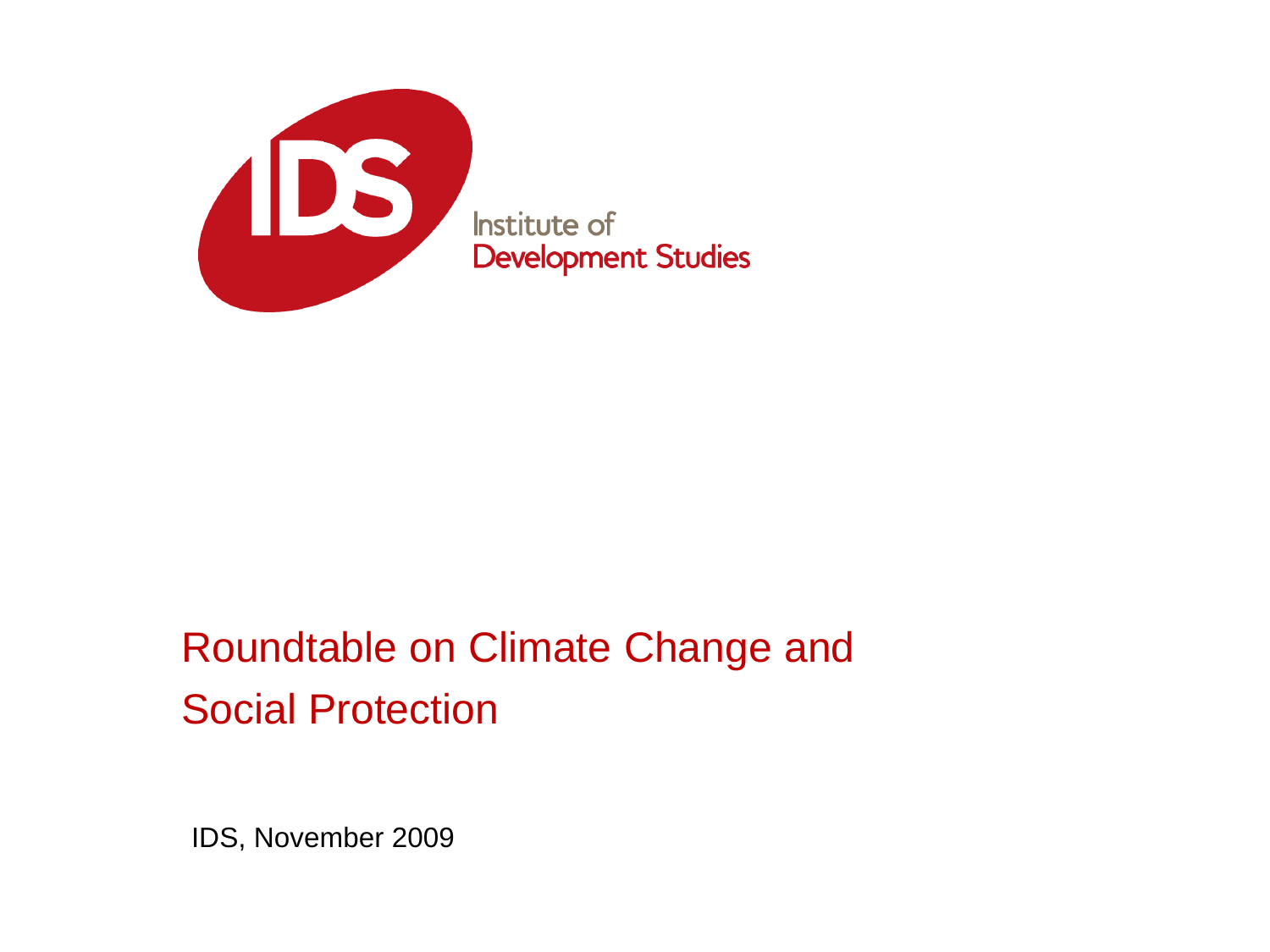



- 10:00-10:30: Cake and coffee
- 10:30-10:45: Welcome and introduction to the day
- 10:45-11:15: Introductory IDS presentation on climate change and social protection linkages
- 11:15-13:00: Participants" short presentations
- 13:00-14:00: Lunch
- 14:00-15:45: Facilitated discussion and next steps
- 15:45-16:00: Summing up and close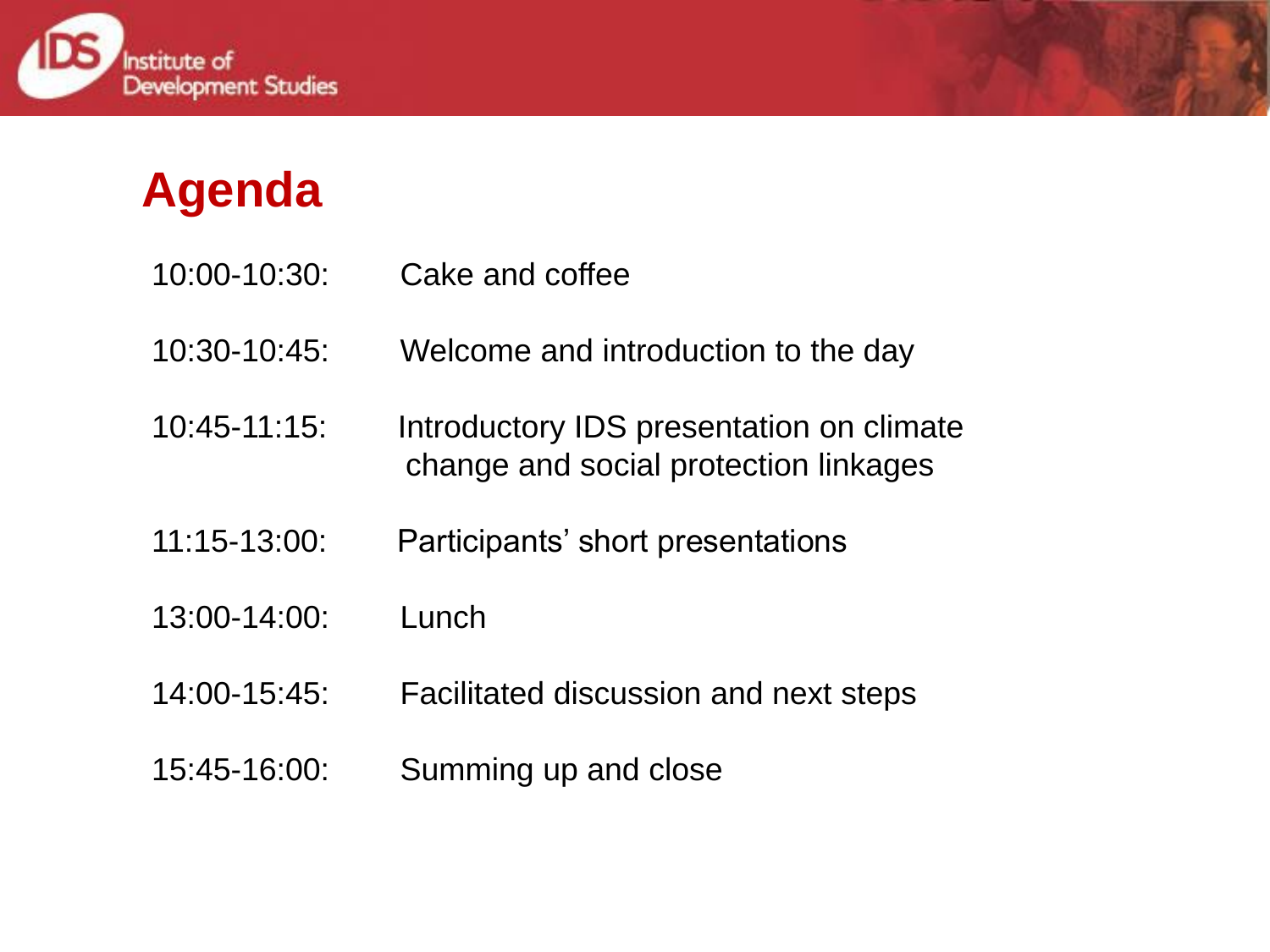



## **Discussion points**

#### **1. Building partnerships and networks**

- Who are the main regionally- and nationally-based organisations with whom we should be engaging on climate change and social protection issues?
- How should these individuals and organisations be involved?

#### **2. Setting the research agenda**

- What are the key knowledge needs associated with linking up climate change and social protection in policy and practice?
- What research is required to meet these needs?

#### **3. Developing an advocacy strategy**

- What are the main opportunities and barriers to getting climate change/social protection onto the policy agenda?
- How can these barriers be overcome?
- Who should an advocacy strategy be aimed at?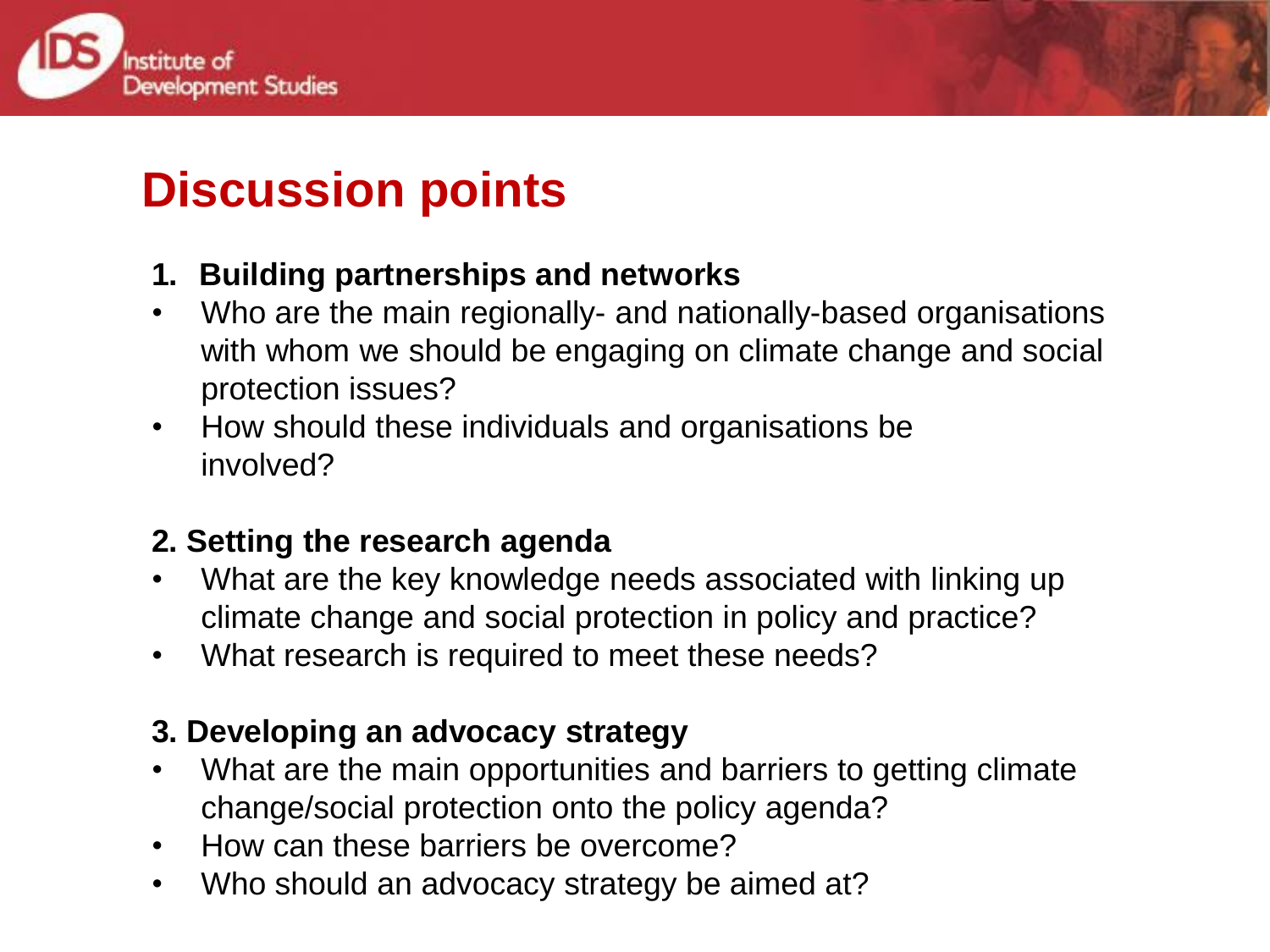

### **Why is linking climate change and social protection important?**

#### **For Climate Change …**

- The poorest and most vulnerable will be impacted hardest
- Currently much of the debate on delivering adaptation assistance within the UNFCCC negotiations has focused on setting up a "climate insurance mechanism" – including support for pro-poor micro-insurance
- There is now strong evidence that social protection such as small but regular transfers of cash – has huge benefits for poor people (DFID)
- Calls \$100bn per year for adaptation by 2020 (Brown, CAN etc.)

#### **For Social Protection …**

- Climate change poses risks to graduation and makes targeting more difficult (e.g. PSNP agricultural productivity)
- G20 in response to financial crisis MDBs providing \$12.9bn over 3 years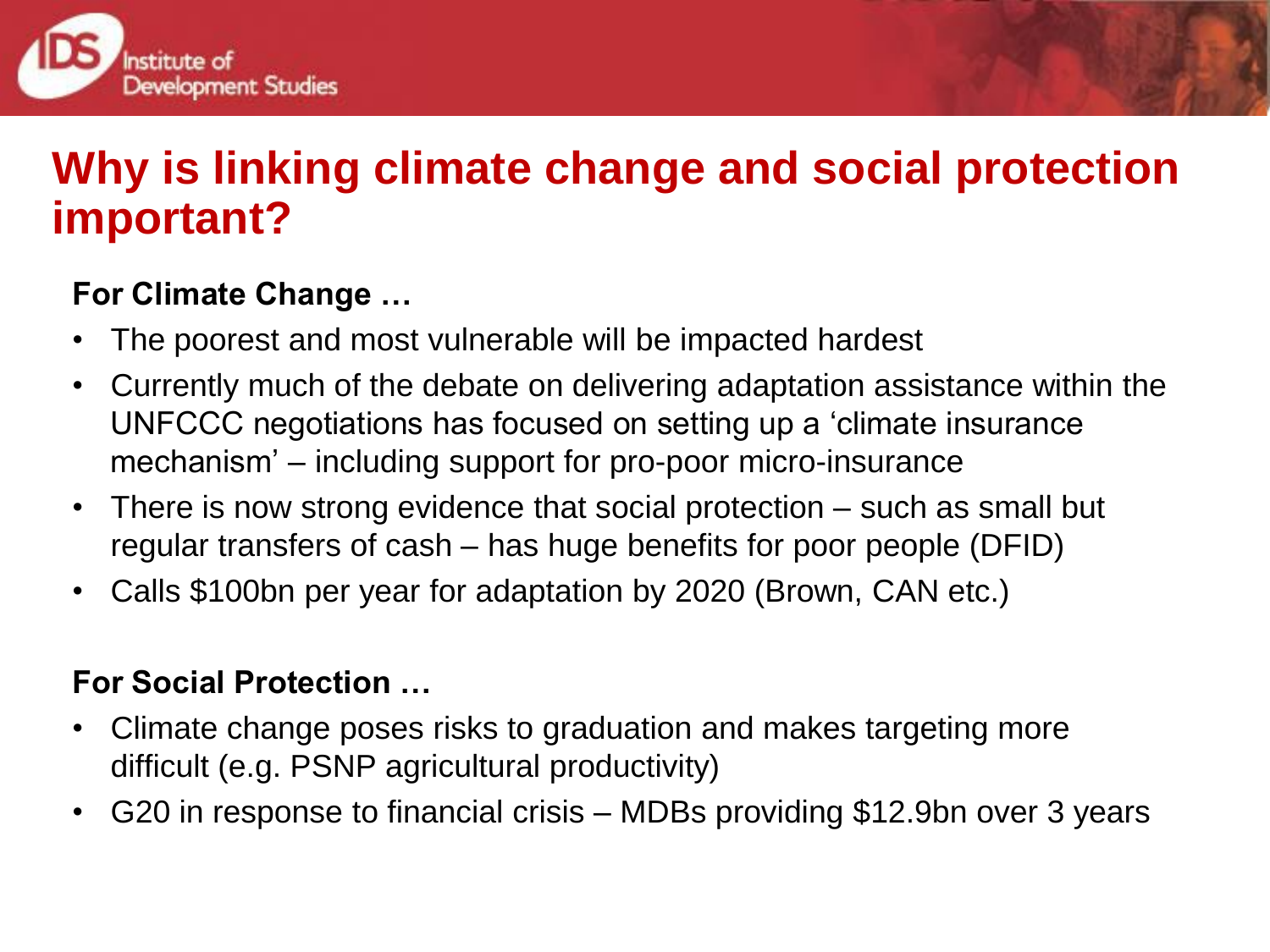

### **Definitions**

**Social Protection** describes all public and private initiatives that provide income or consumption transfers to the poor, protect the vulnerable against livelihood risks, and enhance the social status and rights of the marginalised; with the overall objective of reducing the economic and social vulnerability of poor, vulnerable and marginalised groups (Devereux and Sabates-Wheeler 2004).

**Climate change adaptation** is the process or outcome of a process that leads to a reduction in harm or risk of harm, or realisation of benefits associated with climate variability and climate change (UNDP 2005).

**Disaster risk reduction** describes the systematic efforts to analyse and manage the causal factors of disasters, including through reduced exposure to hazards, lessened vulnerability of people and property, wise management of land and the environment, and improved preparedness for adverse events (UNISDR 2009).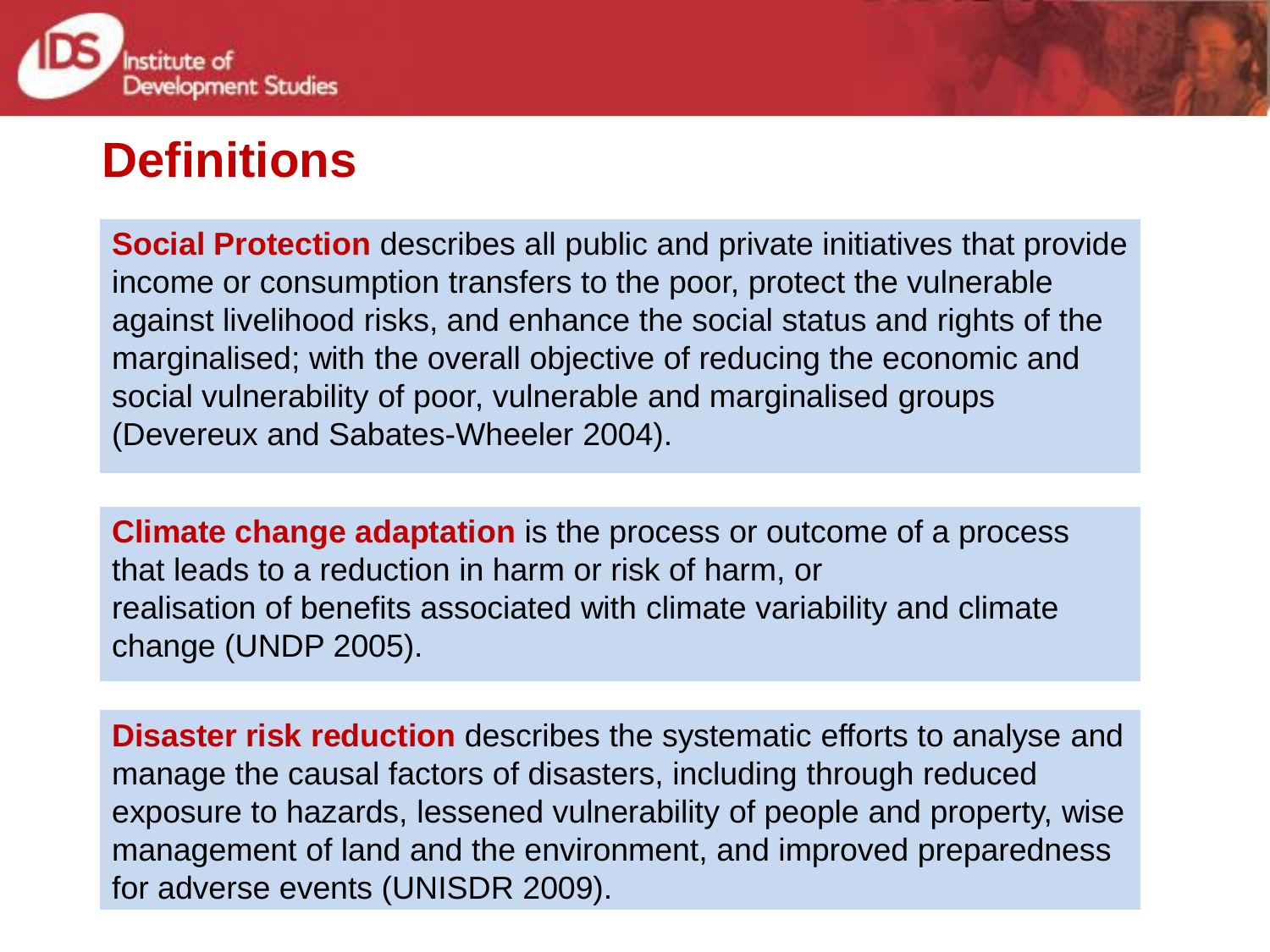





Klein 2008, McGray *et al.* 2007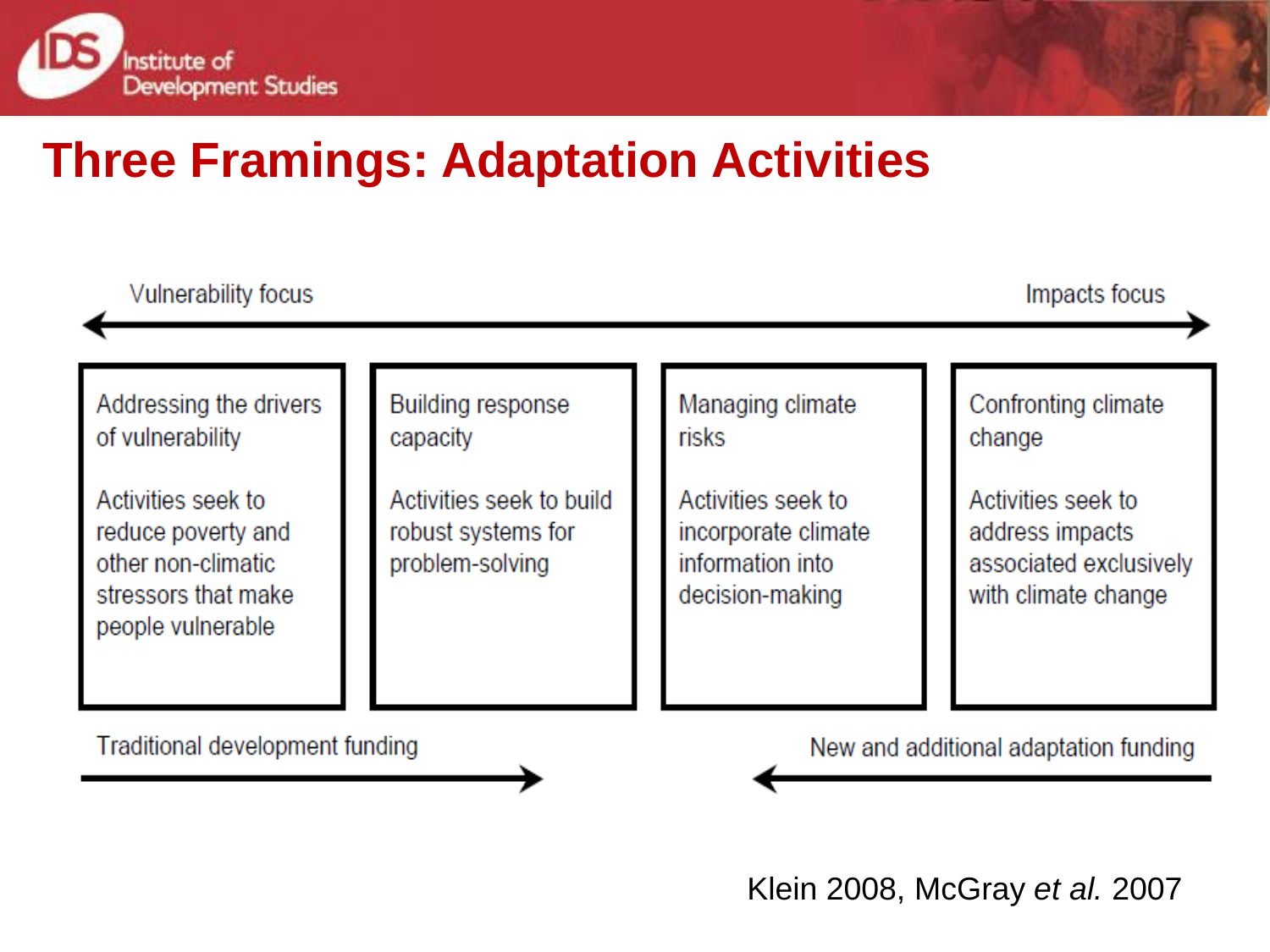

### **Three Framings: Disaster Risk Management Activities**

|                                                                                                                                                 | <b>Organizational Coordination and</b>                                                                                                                                                                                                 |                                                                                                                       |  |  |
|-------------------------------------------------------------------------------------------------------------------------------------------------|----------------------------------------------------------------------------------------------------------------------------------------------------------------------------------------------------------------------------------------|-----------------------------------------------------------------------------------------------------------------------|--|--|
| <b>Risk Identification</b>                                                                                                                      | <b>Risk Reduction</b>                                                                                                                                                                                                                  | <b>Risk Transfer</b>                                                                                                  |  |  |
| Historical hazard data,<br>analysis and changing<br>hazard trends<br><b>Exposed assets &amp;</b><br>vulnerability<br><b>Risk quantification</b> | <b>PREPAREDNESS:</b><br>early warning systems,<br>emergency planning and<br>response capacities<br><b>MITIGATION AND</b><br><b>PREVENTION:</b><br>Medium to long term sectoral<br>planning (e.g. building<br>resilient infrastructure) | <b>CAT</b> insurance<br><b>CAT bonds</b><br><b>Alternative Risk Transfer</b><br>mechanisms<br>Other emerging products |  |  |
| <b>Information and Knowledge Sharing</b><br><b>Education and training</b>                                                                       |                                                                                                                                                                                                                                        |                                                                                                                       |  |  |

Source: WMO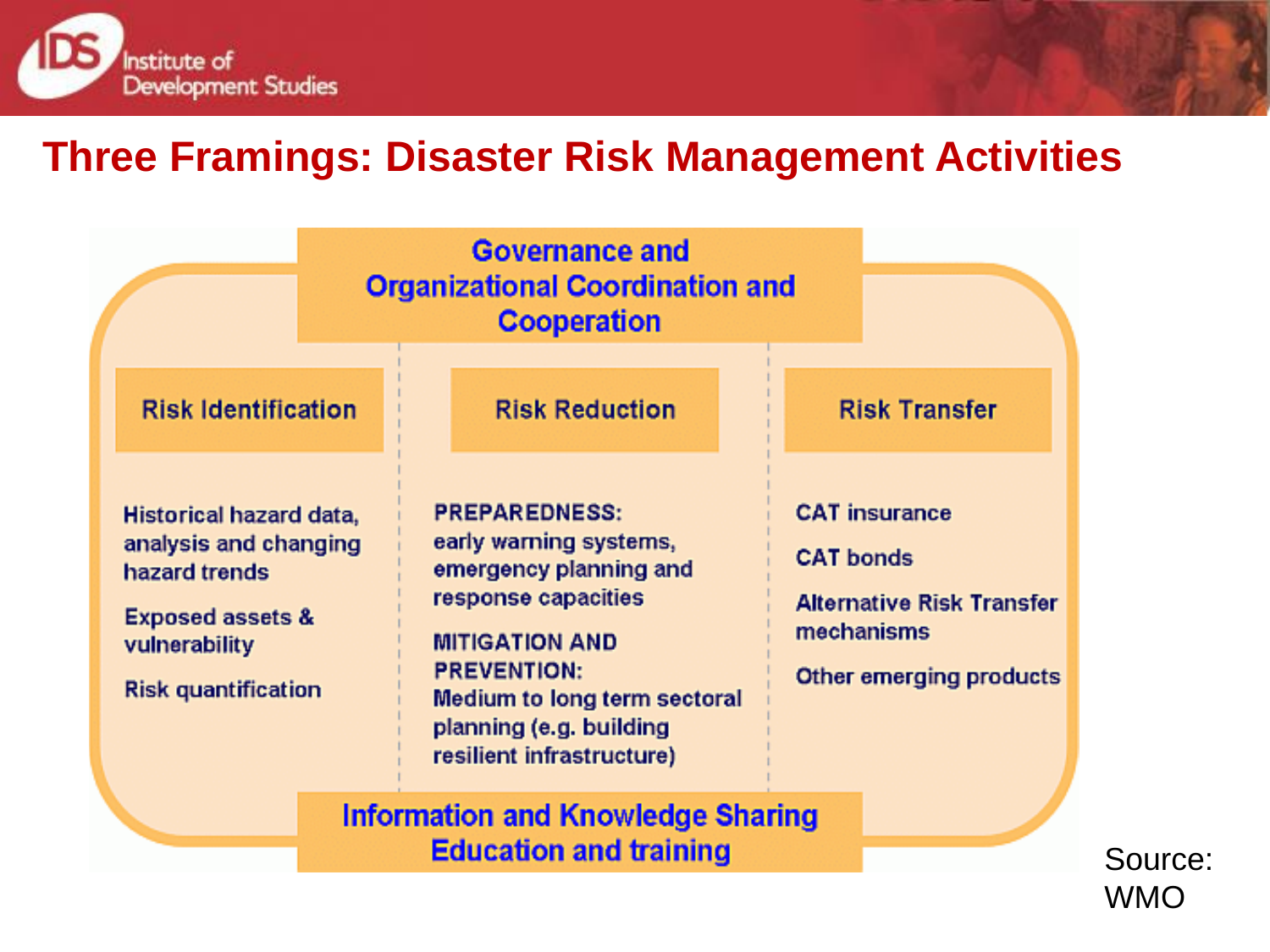

### **Three Framings: Social Protection Activities**

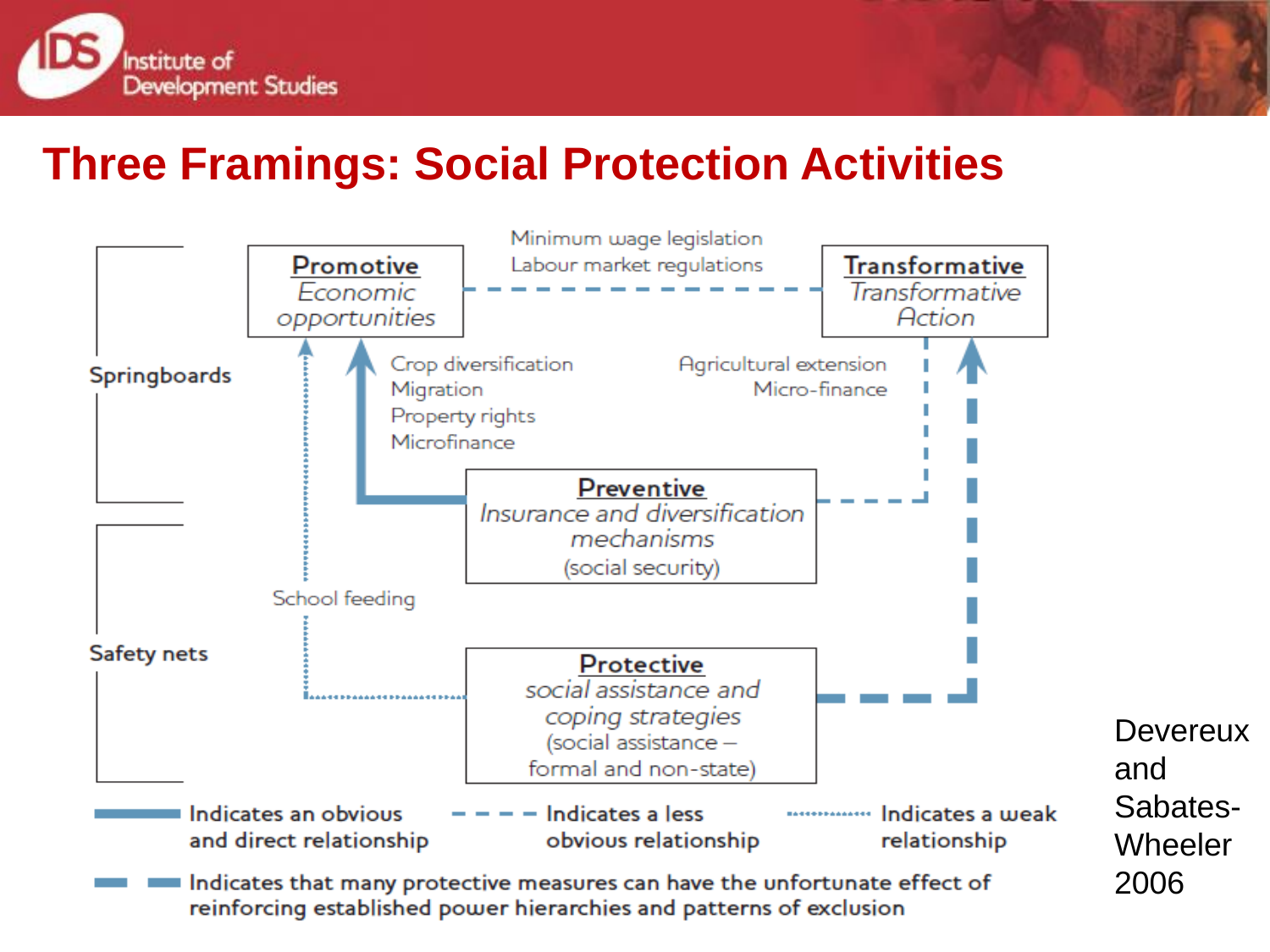



Improve coping following

# **Matching Continuums**

- All address vulnerability
- All attempt to reduce risks to development pathways and poverty reduction
- All have activities that are spread across a continuum of action

Tackle vulnerability drivers

|                                           | <b>Tackle vulnerability drivers</b>                        |                        | shock/stress                              |                                        |  |
|-------------------------------------------|------------------------------------------------------------|------------------------|-------------------------------------------|----------------------------------------|--|
| <b>Social</b><br><b>Protection</b>        | Transformative                                             | Promotive              | Preventative                              | Protective                             |  |
| <b>Disaster Risk</b><br><b>Management</b> | Managing<br>uncertainty to<br>build disaster<br>resilience | <b>Reducing Risk</b>   | Sharing/<br>Transferring<br>disaster risk | Managing<br>disaster<br><i>impacts</i> |  |
| <b>Adaptation</b>                         | Reducing<br>underlying<br>vulnerability                    | Managing climate risks |                                           | Managing<br>climate<br>impacts         |  |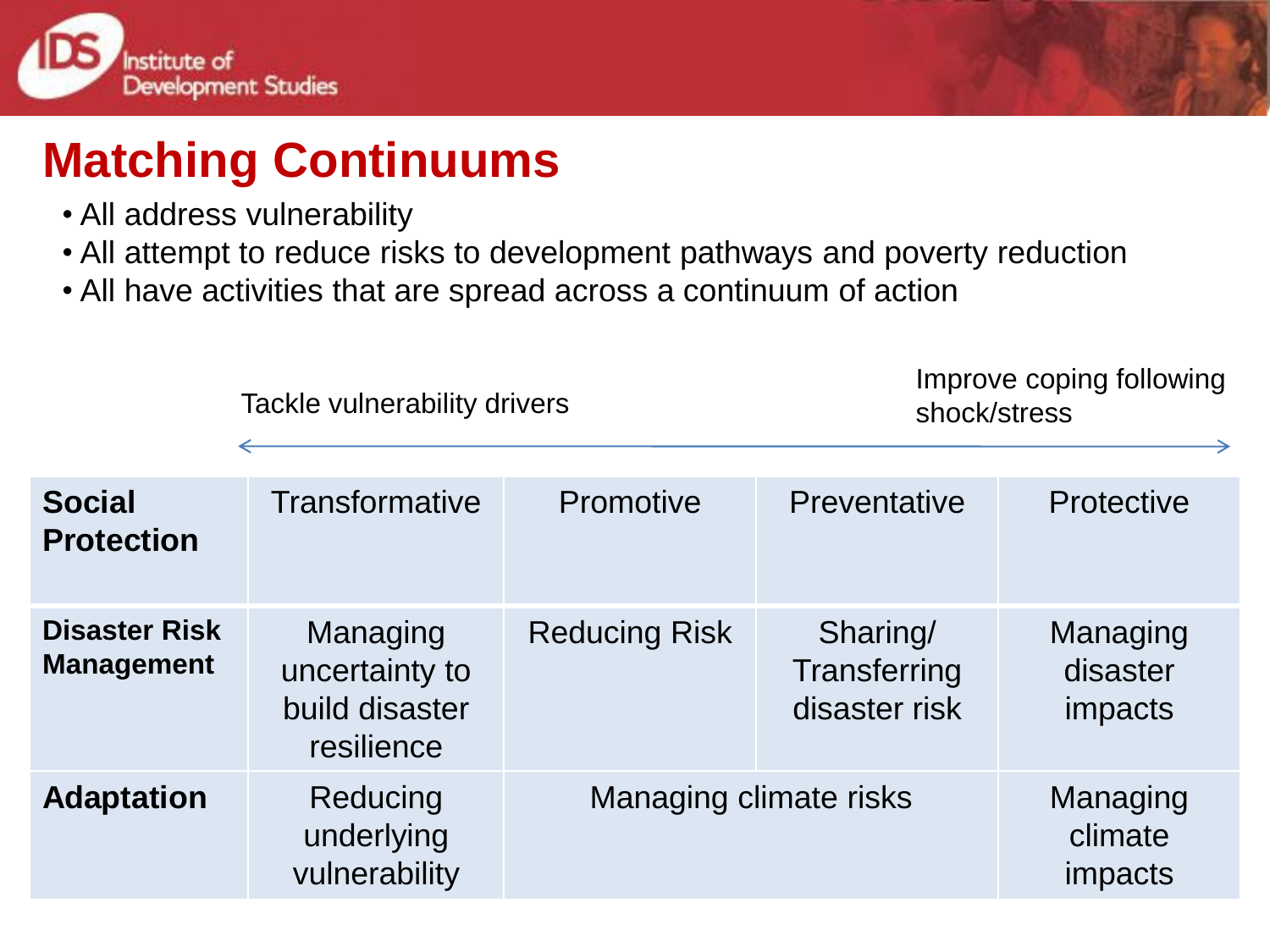

### **The concept: "Adaptive Social Protection" (ASP)**

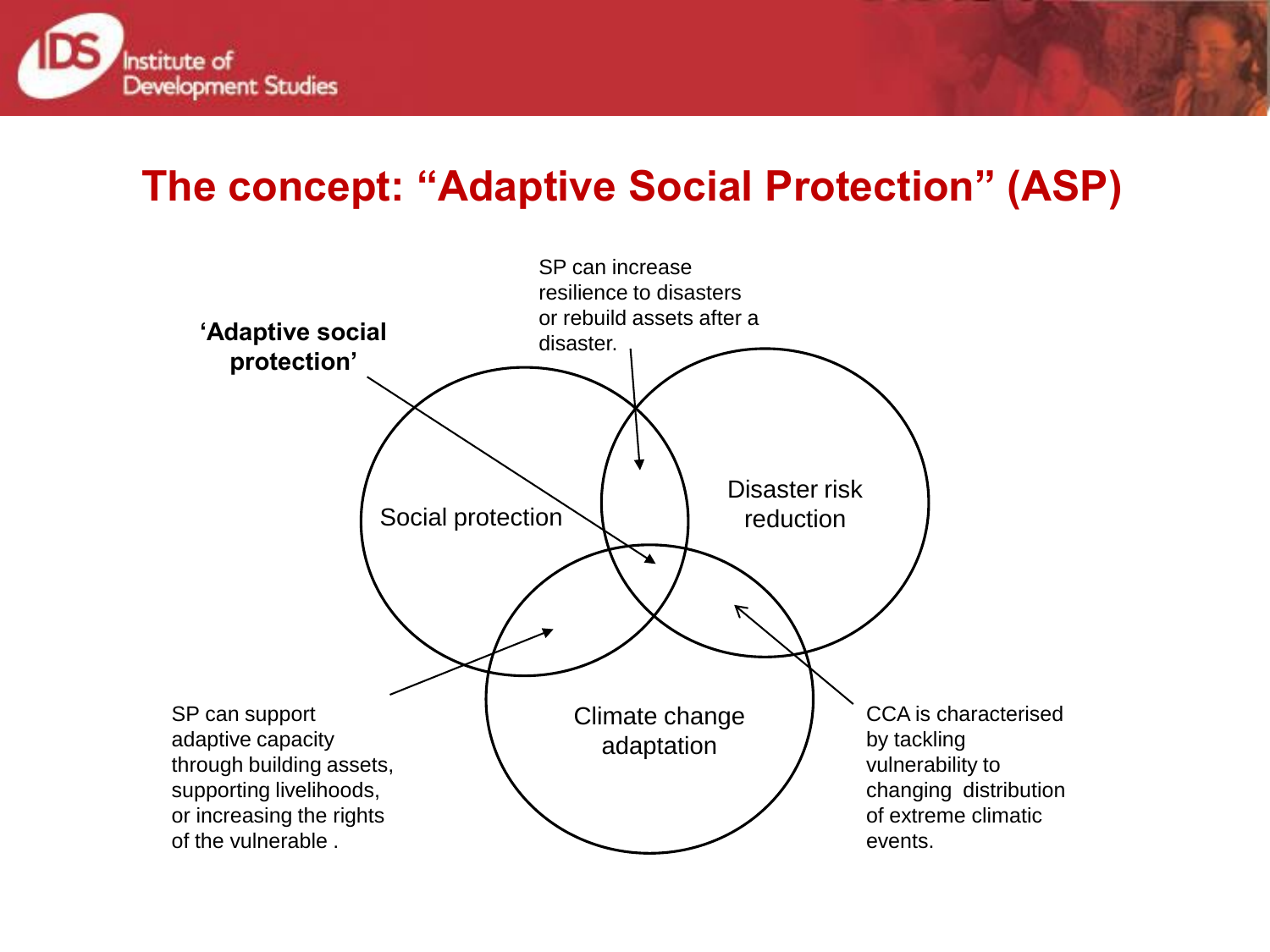

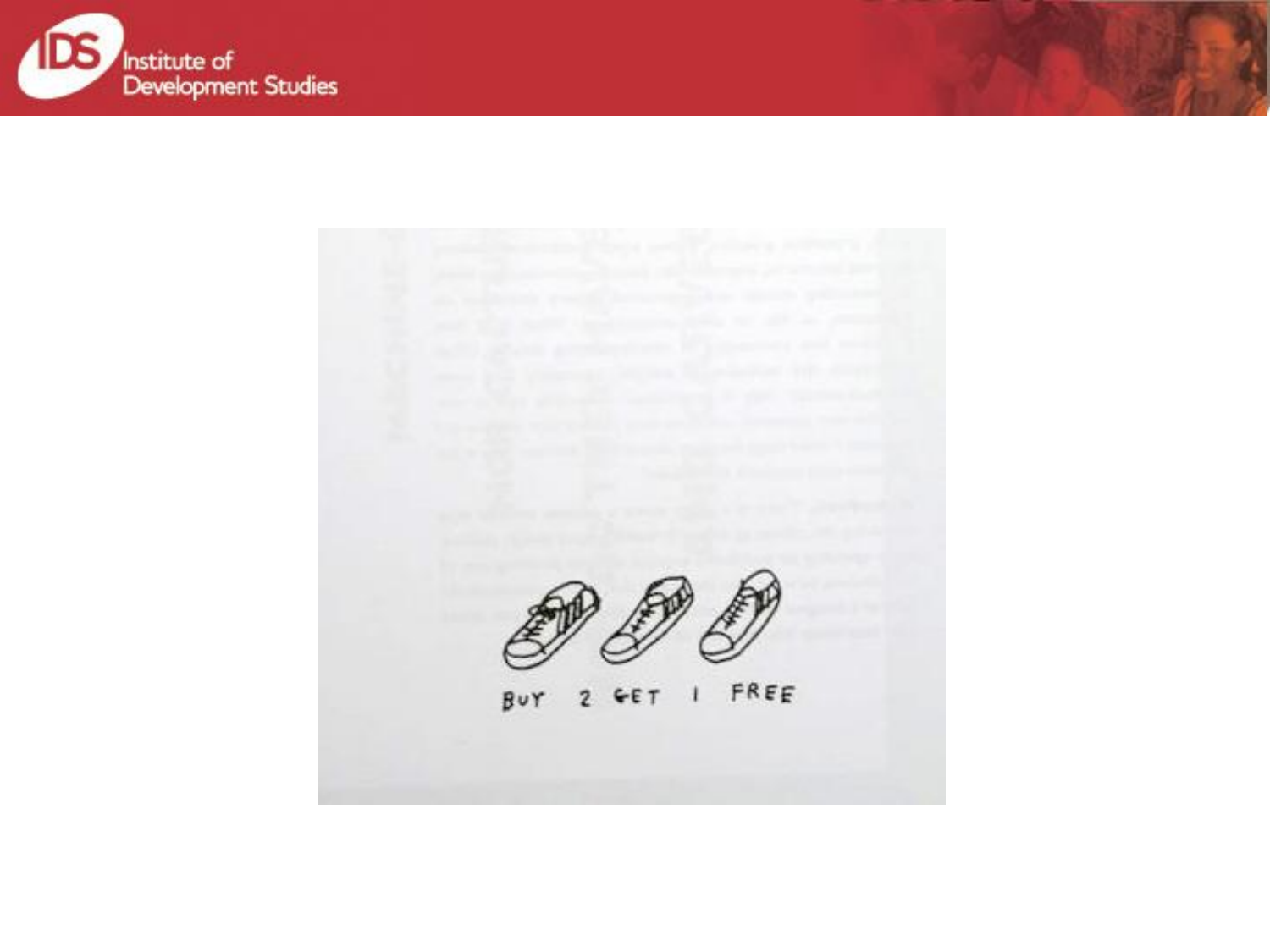



### **What is Adaptive Social Protection?**

ASP describe the benefits social protection can bring for building adaptive capacity to climate change among poor and vulnerable groups and for developing climate change-resilient social protection programmes.

Founded on simple hypothesis that combining social protection, disaster risk reduction and climate change adaptation approaches will reduce poverty and build the resilience of lives and livelihoods to shocks and stresses.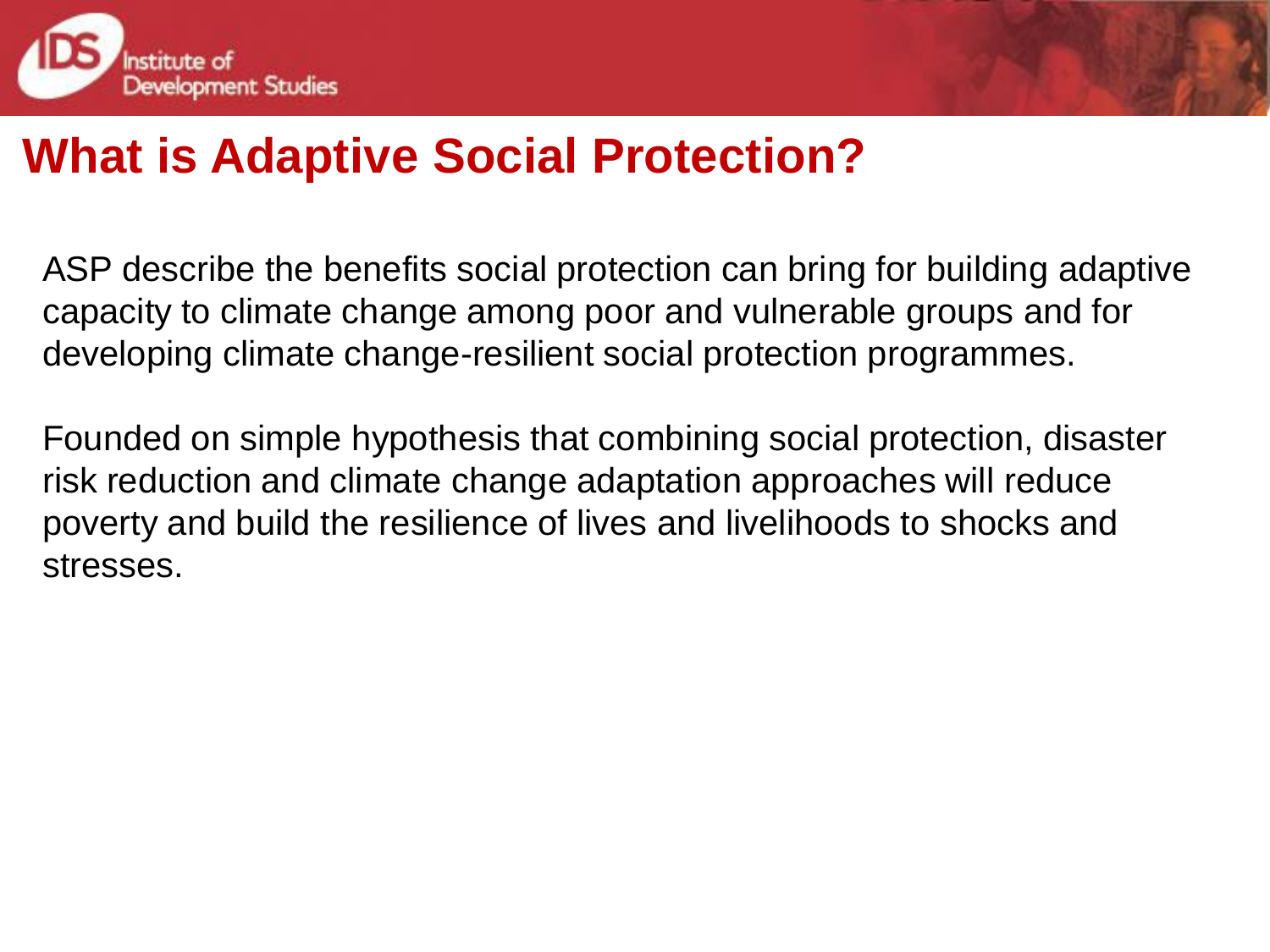

# **Characteristics of Adaptive Social Protection?**

ASP brings:

- **Transformation and Promotion:** An emphasis on transforming and promoting livelihoods as well as protecting them, to build long-term resilience to climate change and disasters
- **Improved Targeting:** A grounding in the root causes of poverty, recognising the poverty is differentiated, allowing more tailored assistance to those vulnerable to climate, disaster and economic shocks.
- **Equity and Rights:** An incorporation of a rights-based rationale for action that stresses equity and justice dimensions of chronic poverty and climate change and calls for "compensatory assistance" to those who need it most.
- **Longer-Term**: A longer-term perspective for social protection and DRR programming brought by combining climate change dimension
- **Joining Expertise**: An enhanced role for natural and social sciences to work together in designing adaptation, DRR and social protection interventions
- **Evaluation**: SP (and idea of protecting, preventing, promoting, transforming livelihoods/risks) brings a metric for evaluating the "resilience-building" component of programming approaches that combine the 2 or more of the 3 elements.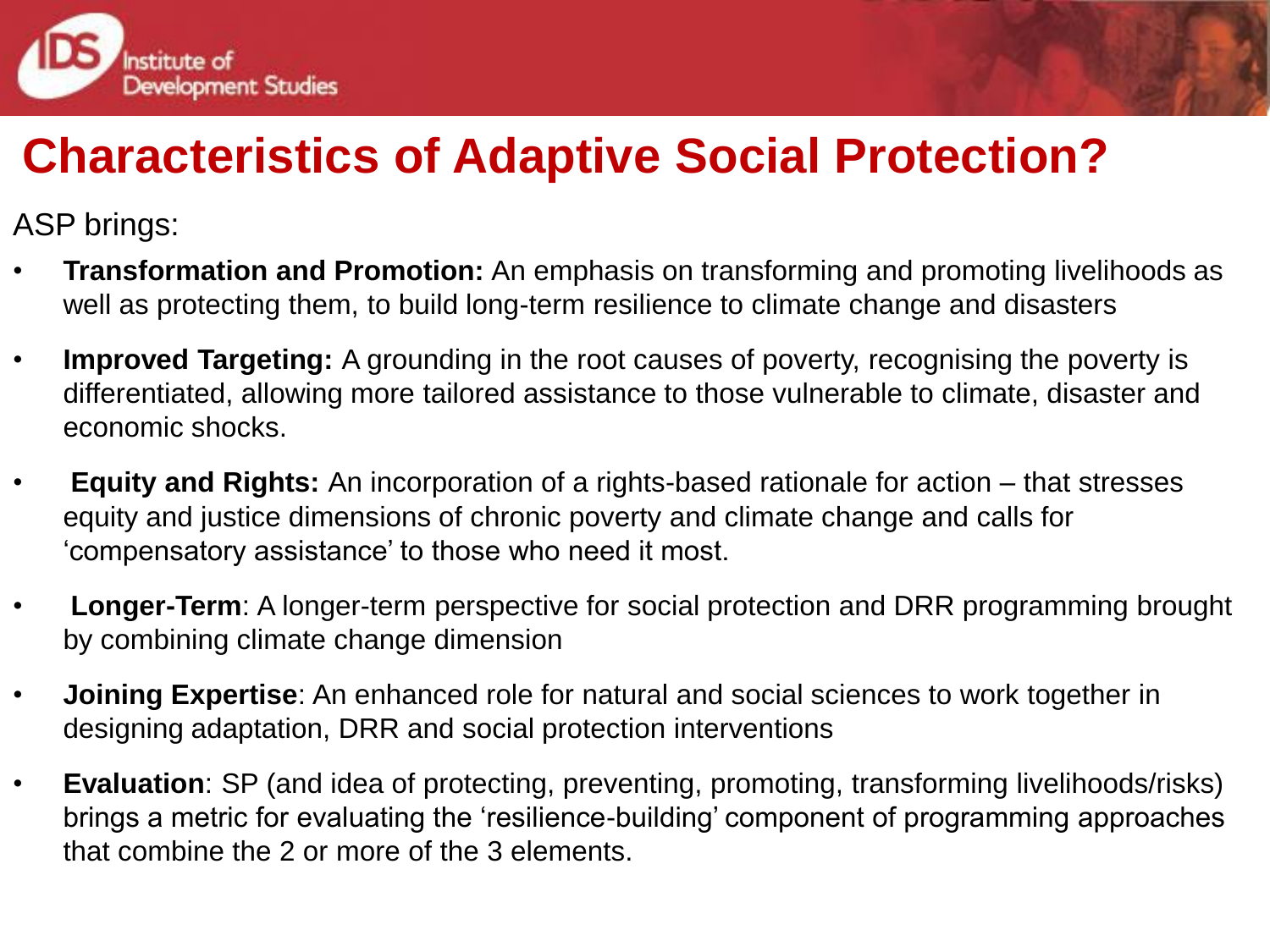

### **ASP in practice**

| <b>SP measure</b>               | <b>SP instruments</b>                                                                       | <b>Adaptation and DRR benefits</b>                                                                 |
|---------------------------------|---------------------------------------------------------------------------------------------|----------------------------------------------------------------------------------------------------|
| Protection (coping strategies)  | - social service protection<br>- basic social transfers<br>(food/cash)<br>- pension schemes | - protection of those most<br>vulnerable to climate risks, with<br>low levels of adaptive capacity |
|                                 | - public works programmes                                                                   |                                                                                                    |
| Preventive (coping strategies)  | - social transfers                                                                          | - prevents damaging coping                                                                         |
|                                 | - livelihood diversification                                                                | strategies as a result of risks to                                                                 |
|                                 | - weather-indexed crop                                                                      | weather-dependent livelihoods                                                                      |
|                                 | insurance                                                                                   |                                                                                                    |
| Promotive (building adaptive    | - social transfers                                                                          | - promotes resilience through                                                                      |
| capacity)                       | - access to credit                                                                          | livelihood diversification and                                                                     |
|                                 | - asset transfers/protection                                                                | security                                                                                           |
|                                 | - starter packs                                                                             | to withstand climate related                                                                       |
|                                 | (drought/floodresistant)                                                                    | shocks                                                                                             |
|                                 | - access to common property                                                                 | - promotes opportunities arising                                                                   |
|                                 | resources                                                                                   | from climate change                                                                                |
|                                 | - public works programmes                                                                   |                                                                                                    |
| <b>Transformative (building</b> | - promotion of minority rights                                                              | - transforms social relations to                                                                   |
| adaptive capacity)              | - anti-discrimination campaigns                                                             | combat discrimination                                                                              |
|                                 | - social funds                                                                              | underlying                                                                                         |
|                                 |                                                                                             | social and political vulnerability                                                                 |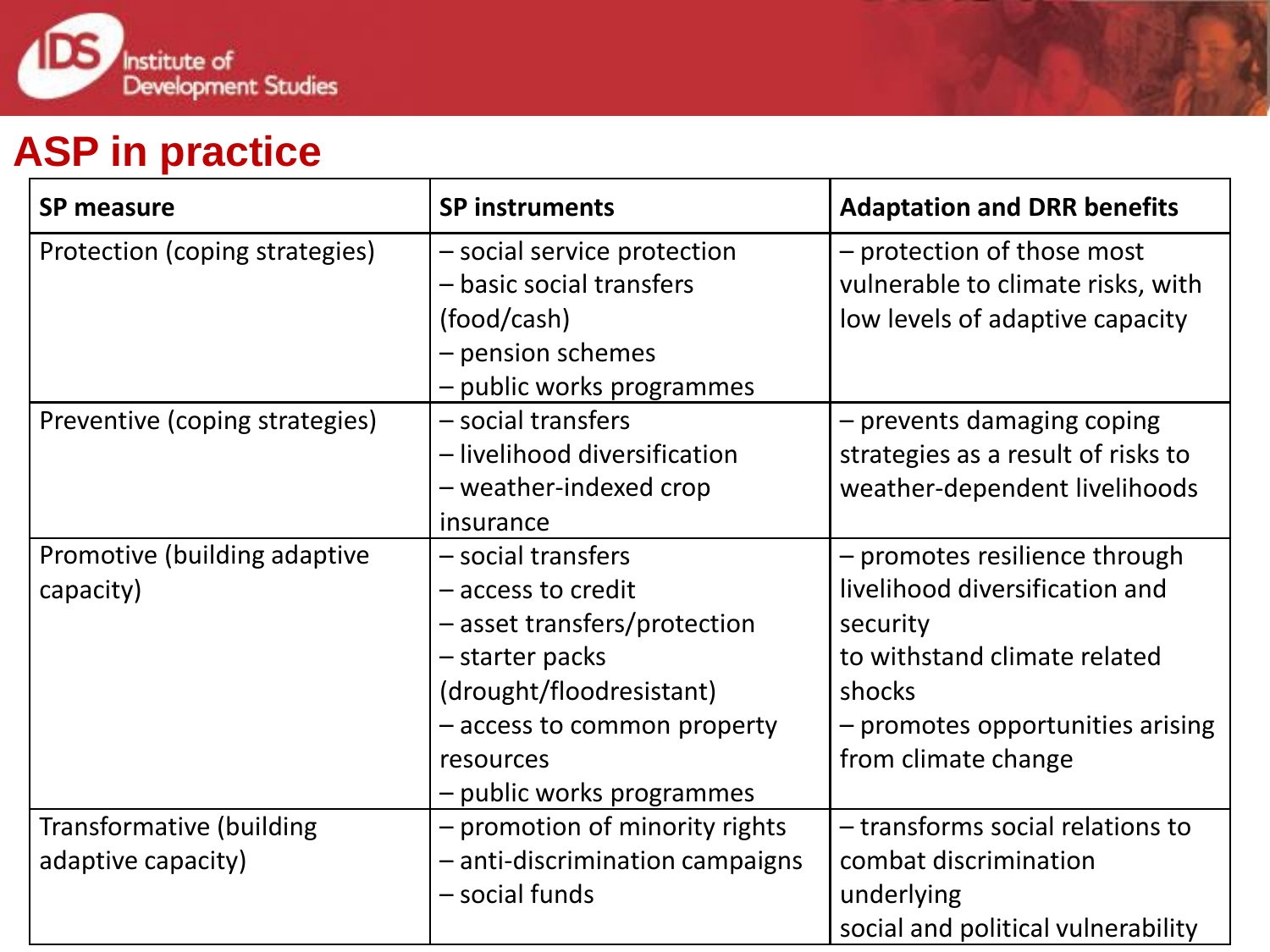

### **What others are saying on adaptation, DRR and SP**

The **Global Assessment Report** for Disaster Reduction (2008) 20 point plan for Reducing Disaster risk lists:

Number 6: Invest in natural resource management, infrastructure development, livelihood generation and social protection to reduce vulnerability and strengthen the resilience of rural livelihoods.

Number 8: Shift the emphasis of social protection from an exclusive focus on response to include pre-disaster mechanisms and more effective targeting of the most vulnerable groups.

The **Bellagio Framework** for Adaptation Assessment describes "social protection" as one of three adaptation service delivery pillars – the others being natural resource management and infrastructure planning (WRI 2009)

"Social protection – particularly the direct and predictable transfer of resources to the poor – must become a standard feature when building the adaptive capacity of the most vulnerable households and individuals" (**Swedish Commission** on Climate Change and Development, summary for policy makers, 2008)

Key Message for Copenhagen: Governments must be assisted in enhancing food production and access, scaling up social protection systems and improving their ability to prepare for and respond to disasters (statement by **Caritas, WHO, WFP, FAO, Save the Children, Oxfam, IFRC, World Vision** – 4<sup>th</sup> November 2009)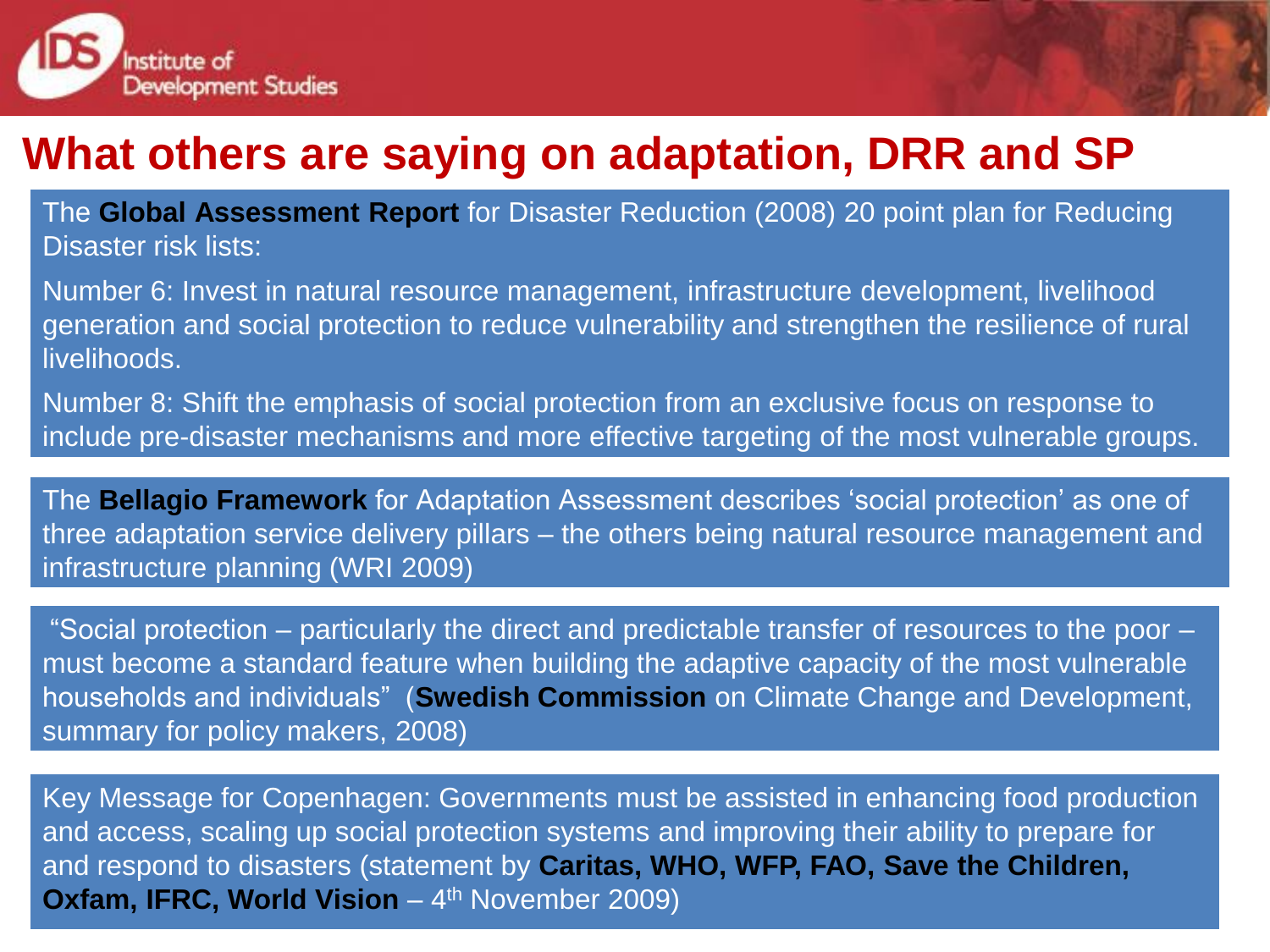

#### **But how does ASP relate to programmes and projects on the ground?**



#### Existing CBA and DRR initiatives

#### Existing social protection initiatives

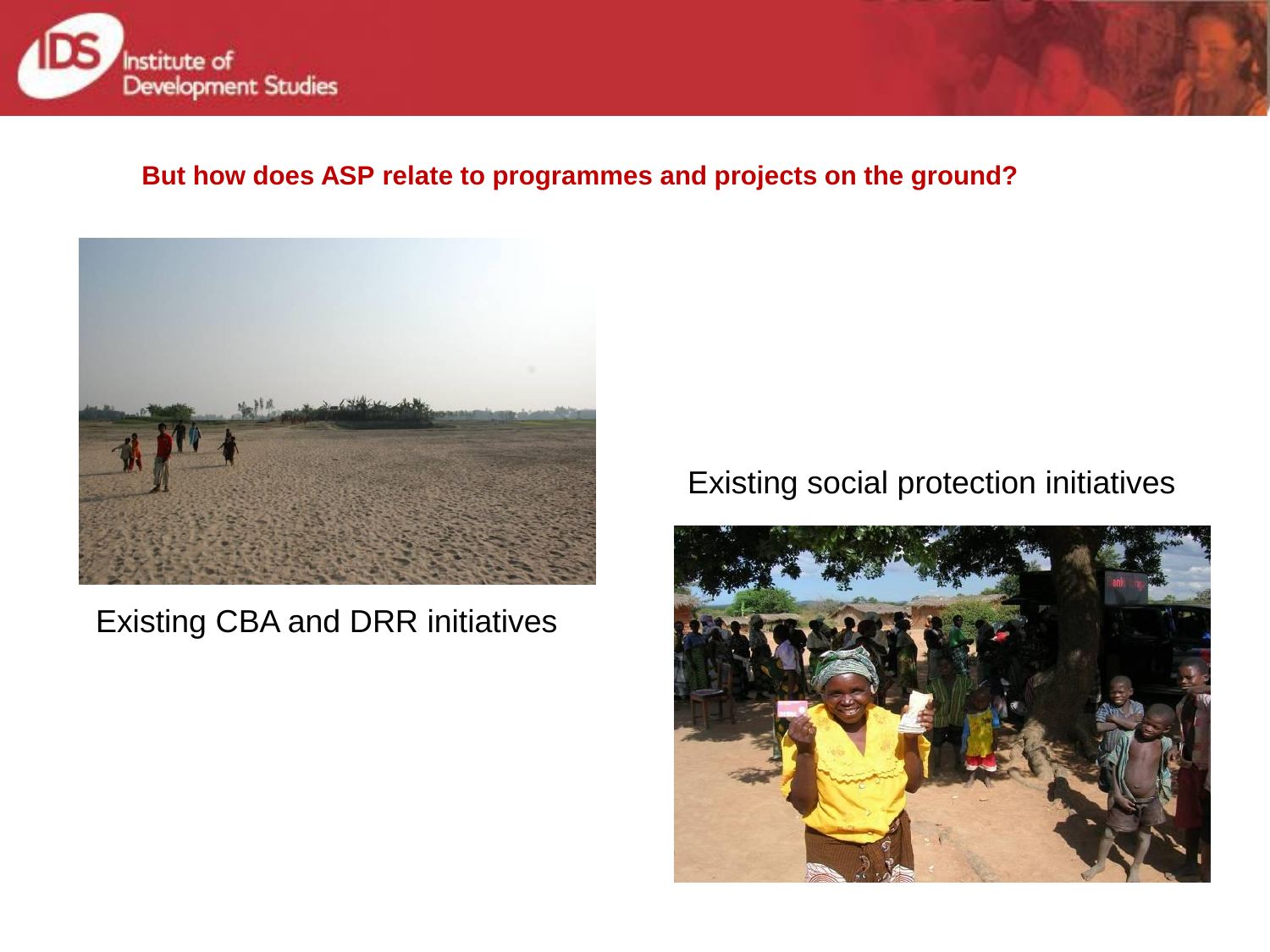



# **Developing the ASP idea**

**Phase 1**  - Examining the conceptual linkages - Making the case

**Phase 2**  - Expanding the evidence base - Identifying opportunities for policy options and programmatic gaps

> **Phase 3** -Lasting partnership and advocacy - Securing role for social protection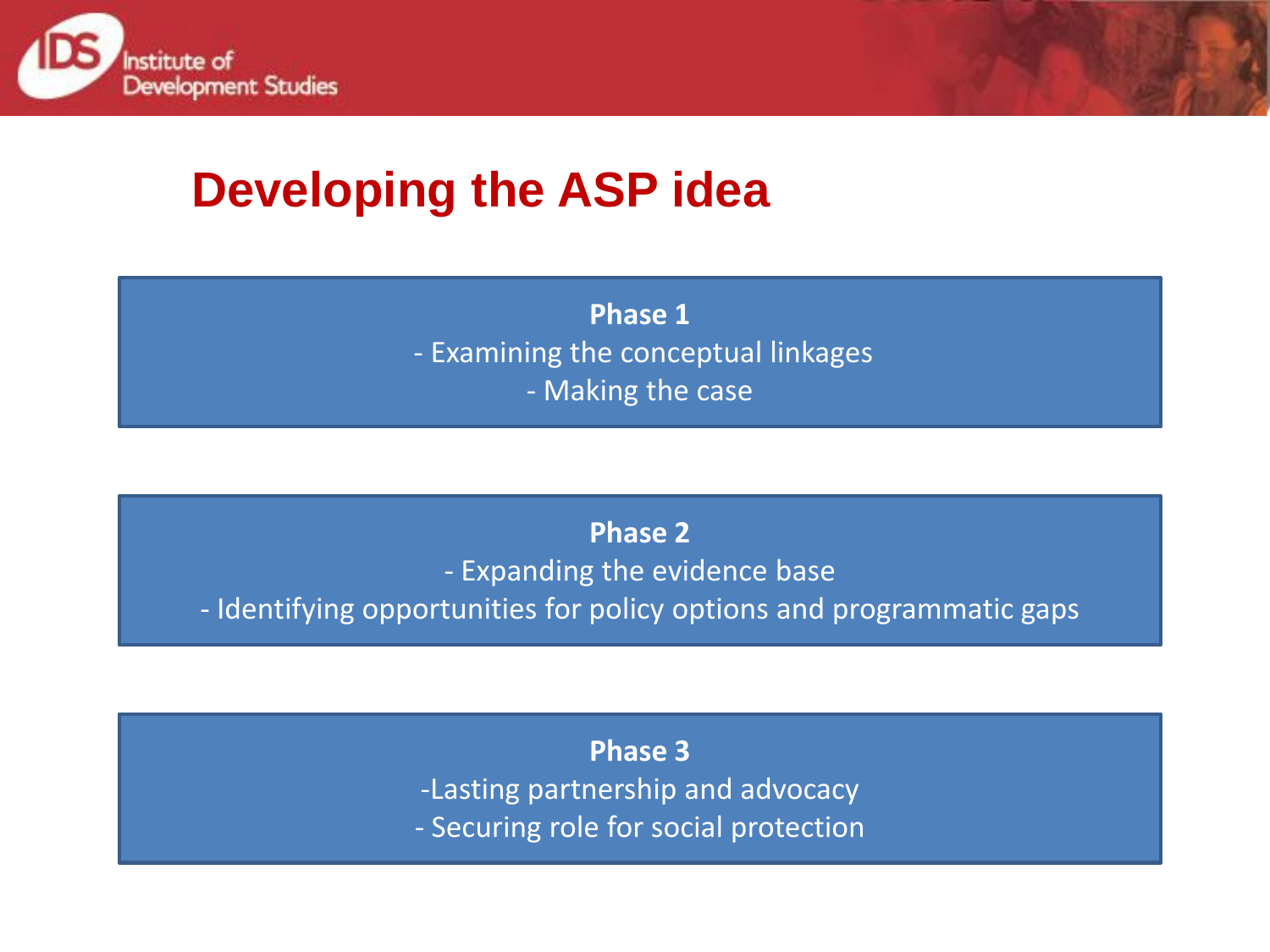



# **ASP: mapping the evidence**

Map evidence of projects and programmes, and policies and institutions that seek to increase the resilience of rural livelihoods with the aim of outlining what we learn in terms of:

- The extent to which SP, DRR and CCA are being integrated in practice;
- Where there is integration of disciplines, the common characteristics, as well as differences, in such projects and programmes; and
- Whether there are particular institutional opportunities or challenges that emerge as a result.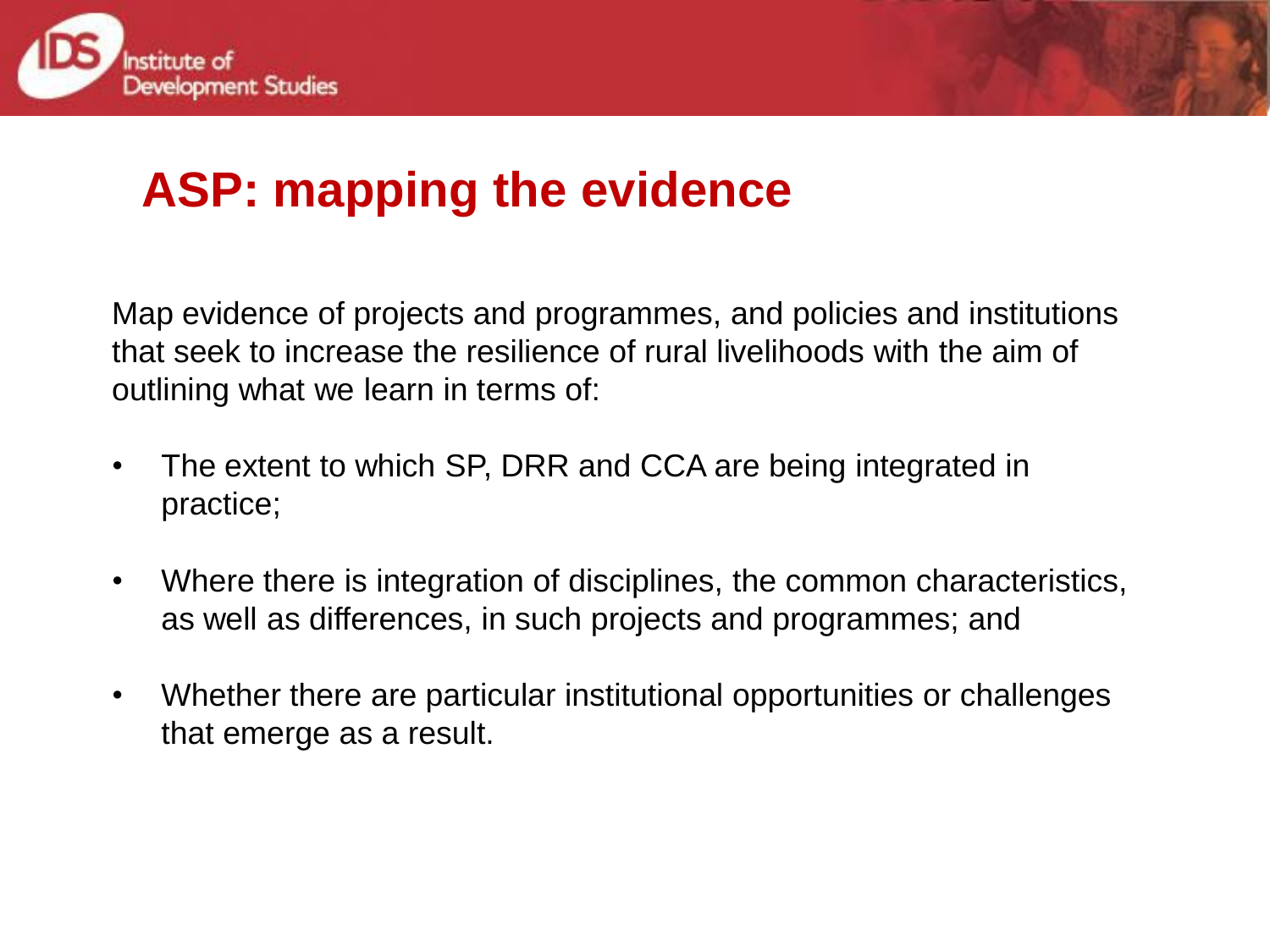

## **Two regional case studies**

- Projects and programmes designed to build resilient rural livelihoods in agriculture sector in South Asia and East Africa.
- Examination of standard literature, programme evaluations, and policy documents. Interviews conducted with key stakeholders.
- South Asia:
	- 124 projects and programmes based in Bangladesh, India, Nepal, Pakistan, Afghanistan
	- 46 stakeholder interviews.
- **East Africa:** 
	- Ethiopia, Kenya, Malawi, Rwanda, Zambia, Uganda and Tanzania.



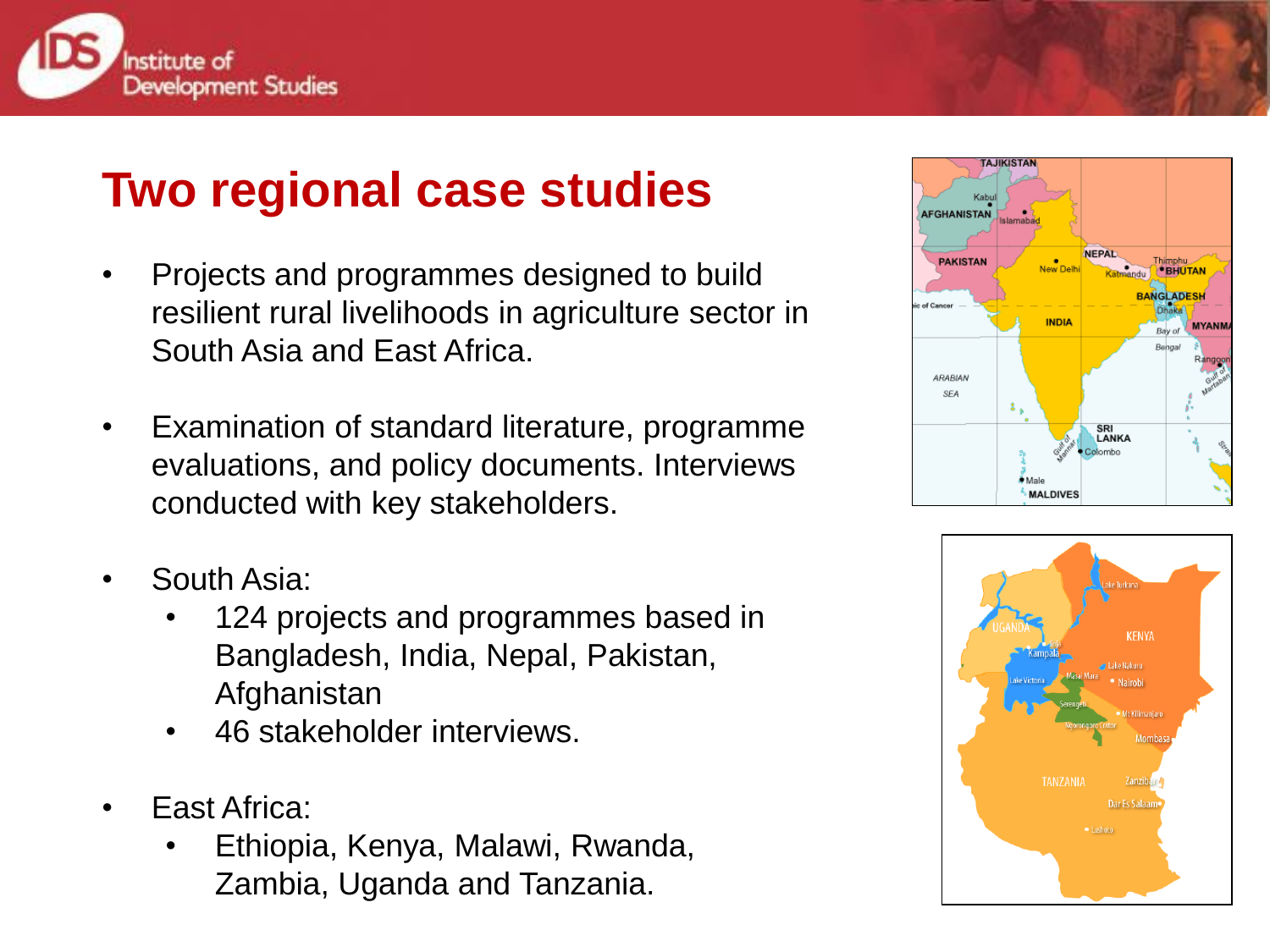

# **Findings: Integration of disciplines (1)**

• Full integration of SP, DRR and CCA is relatively limited.

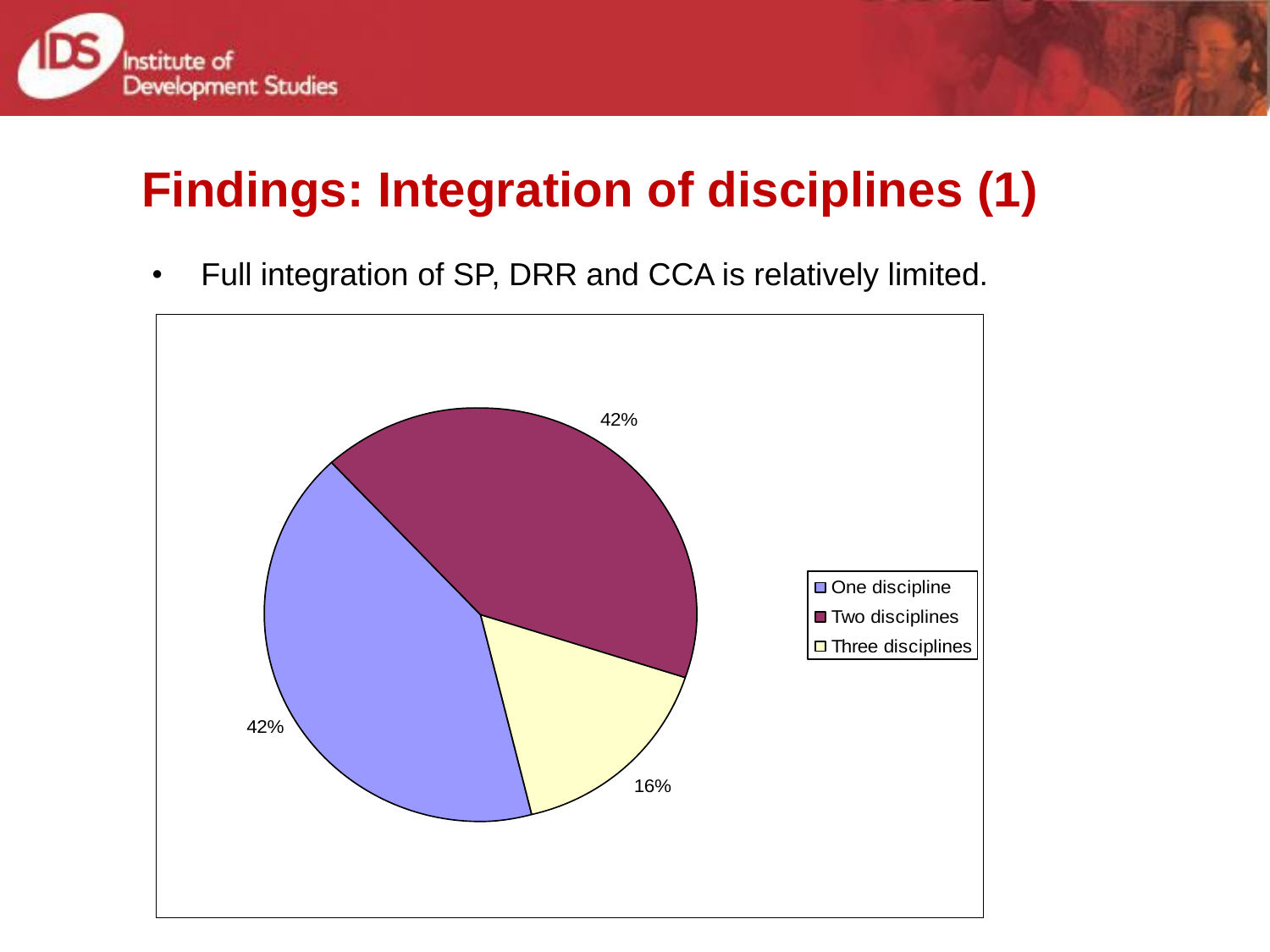

# **Findings: Integration of disciplines (2)**

| <b>Discipline</b> | No integration | Integration with one other | Integration with two |
|-------------------|----------------|----------------------------|----------------------|
|                   |                | discipline                 | other disciplines    |
| <b>SP</b>         | 48 (49%)       | 31 (32%)                   | 18 (19%)             |
| <b>DDR</b>        | 4(1%)          | 50 (69%)                   | 18 (30%)             |
| <b>CCA</b>        | 1(2%)          | 24 (56%)                   | 18 (42%)             |

• The SP component is integrating the least with the other disciplines.

|                   | <b>SP</b> | <b>DRR</b> | <b>CCA</b> | <b>SP-DRR</b> | <b>SP-CCA</b> | <b>DRR-CCA</b> | <b>SP-DRR-CCA</b> |
|-------------------|-----------|------------|------------|---------------|---------------|----------------|-------------------|
| Regional          | 0         | 0          | 0          | 3(75%)        | 0             | 1(25%)         | 0                 |
| Afghanistan       | 8(73%)    | 0          | 0          | 2(18%)        | 1(9%)         | 0              | 0                 |
| <b>Bangladesh</b> | 13 (35%)  | 0          | 0          | 7 (19%)       | 0             | 9(24%)         | 8(22%)            |
| India             | 11 (31%)  | 3(9%)      | 0          | 8(23%)        | 0             | 6(17%)         | 7(20%)            |
| <b>Nepal</b>      | 6(36%)    | 2(13%)     | 1(6%)      | 2(13%)        | 2(13%)        | 2(13%)         | 1(6%)             |
| Pakistan          | 7(44%)    | 0          | 0          | 6(34%)        | 0             | 3(19%)         | 0                 |

- Where SP is being integrated, it is mainly associated with DRR.
- Bangladesh and India have the highest percentage of projects combining all three disciplines, whereas Afghanistan, Nepal and Pakistan have almost none.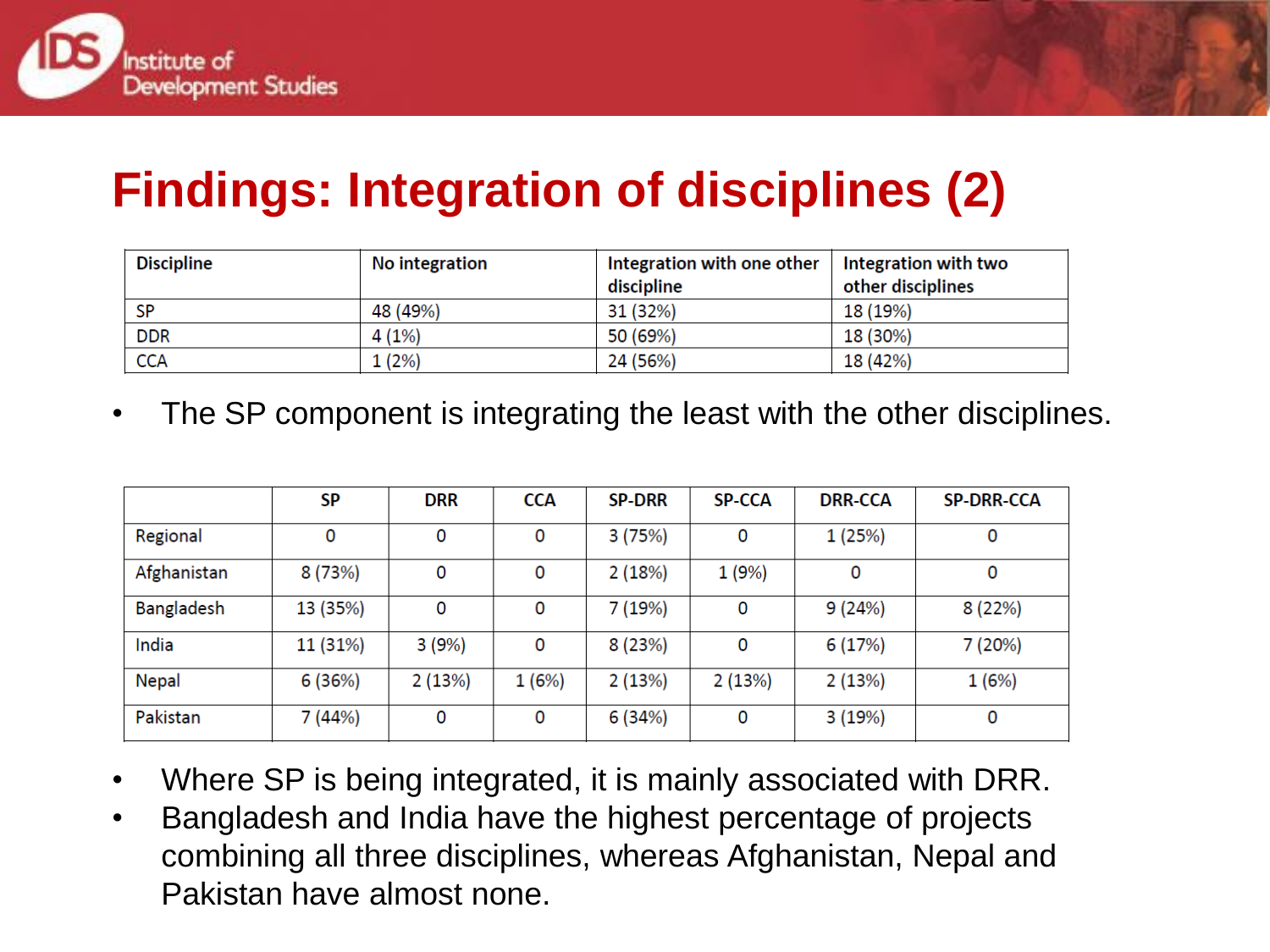

# **Combining SP, DRR and CCA in Bangladesh**

- Often programmes centred on rural livelihoods and/or food security.
- Many involve some form of micro-insurance/credit.

#### **Food Security for Sustainable Household Livelihoods (FoSHoL), Bangladesh (CARE/European Commission)**

FoSHoL seeks to build the capacities of food insecure farming households in communities in the Barind Tract of northwestern Bangladesh.

#### **Livelihood Adaptation to Climate Change (LACC, phases 1, 2, 3), Bangladesh (Dept. Agri. Extension, GoB/FAO)**

The aim of LACC is to promote livelihood adaptation and reduce vulnerability to climate change, particularly among women and poor communities who have the lowest capacity to adapt.

#### **Flood-Resistant Housing through Micro-Loans (Grameen, Bangladesh)**

Grameen Bank provides small loans for improved flood resistant houses, which are built on brick and bamboo pillars and have bamboo tie beams, wooden rafters and purlins supporting light roofs.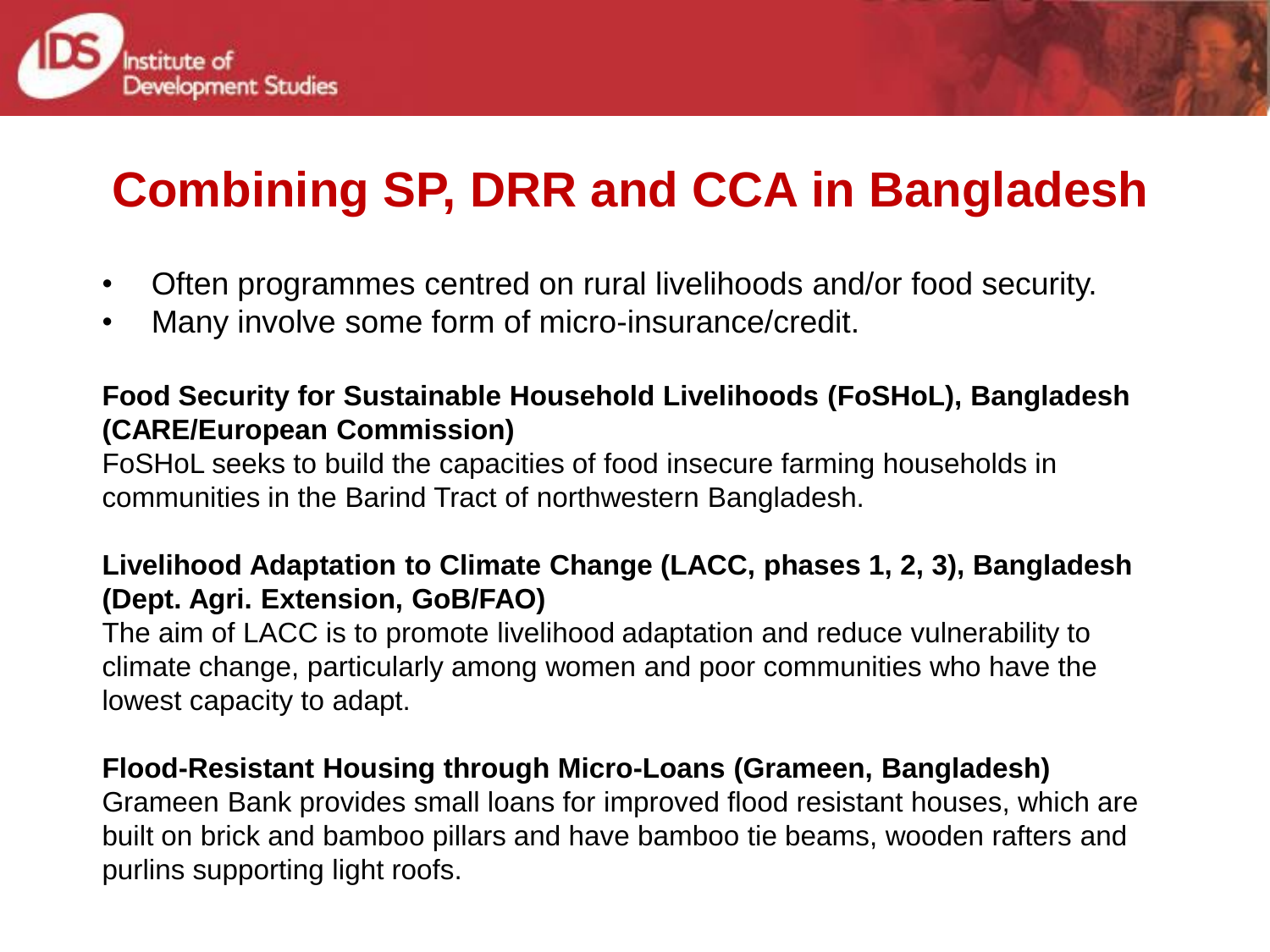



# **Combining SP, DRR and CCA in India**

• Emphasis on rural livelihoods and management of natural resources (watersheds and forestry).

#### **Bharat Agro-Industries Foundation, India (BAIF)**

BAIF has developed an array of watershed interventions to promote sustainable rural development, food security, and clean environment.

#### **Western Orissa Rural Livelihoods Programme (WORLP), India (DFID)**

Implemented by the Orissa Watershed Development Mission (GOO), the project covers 274 watersheds in Western Orissa. Its "watershed-plus" approach targets additional resources for the poor and marginalised.

#### **Sanjojana, India (Agragame)**

Agragame is an NGO working on watershed management in the tribal dominated uplands of Orissa. Agragame spearheaded Sanjojana (meaning "coordination"), a network of 45 NGOs implementing projects in poverty alleviation and community empowerment.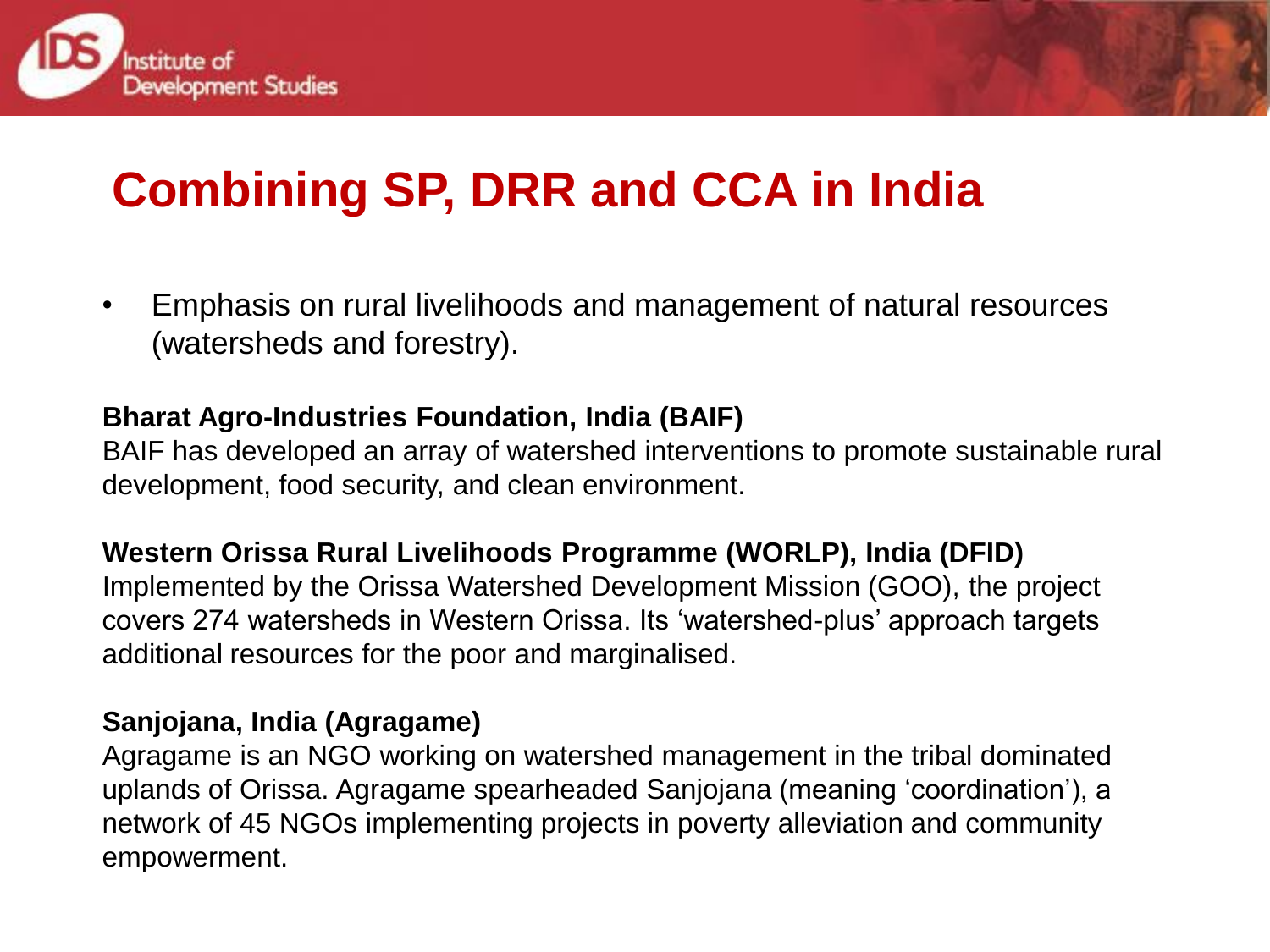



### **Findings: integration and SP measures**

• As a general rule, as integration of the disciplines increases, the degree of reliance on protective SP measures decreases. Conversely, there is greater emphasis on preventive and transformative measures.

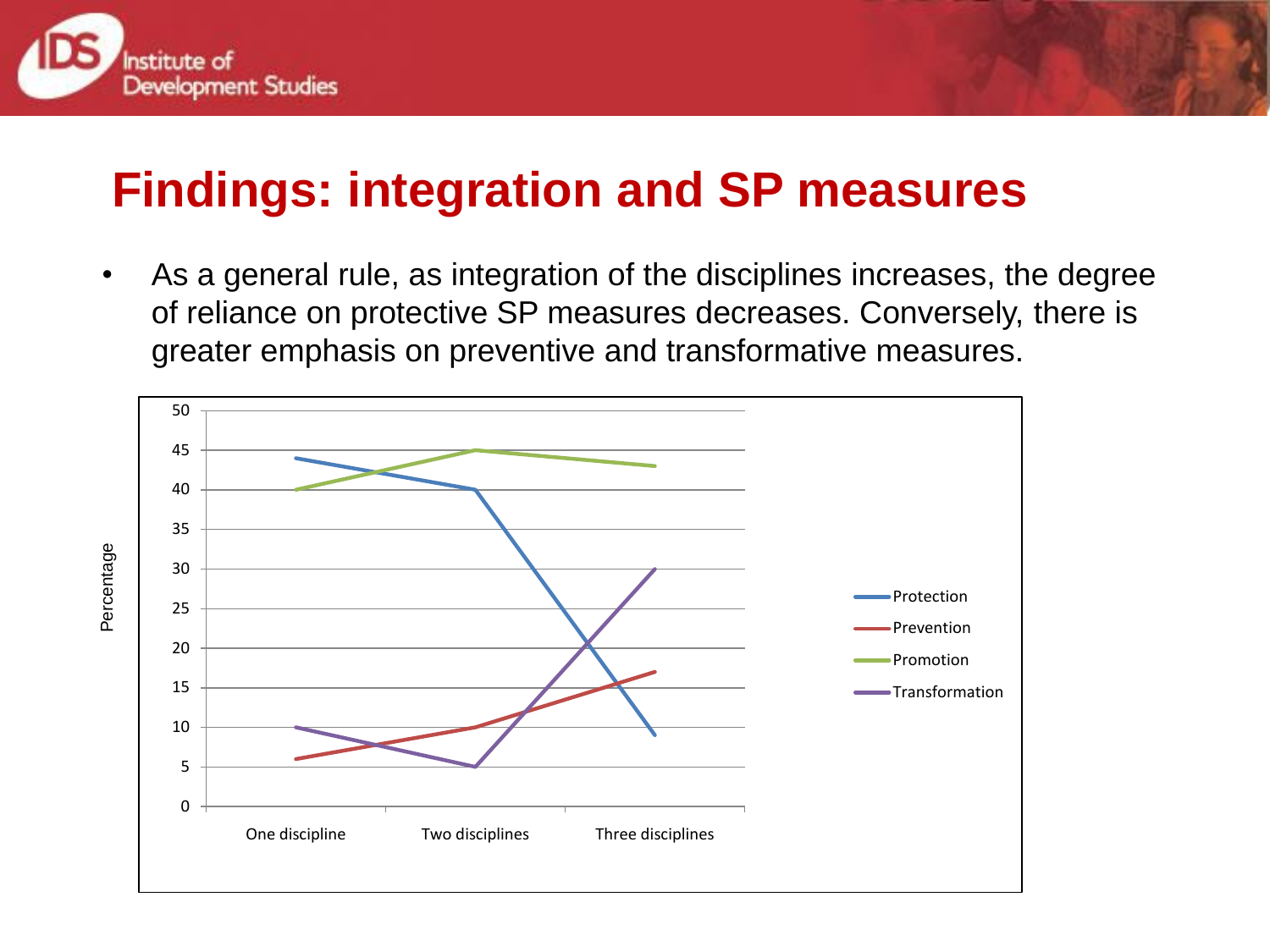



## **East Africa report**

- Fewer number of programmes and projects available overall, and less integration of SP, CCA and DRR disciplines.
- Programmes incorporating SP and DRR goals found to be most numerous (particularly in the form of for-Work Programmes).
- Most activity found in Ethiopia, both from a policy perspective and on the ground.
- Institutional capacity is a major challenge. However, SP, CCA and DRR highly relevant to social and environmental problems facing the region.
- There are substantial potential entry points for ASP in the region e.g. Ethiopia FSP and Rwanda"s "Vision 2020 Umurenge".